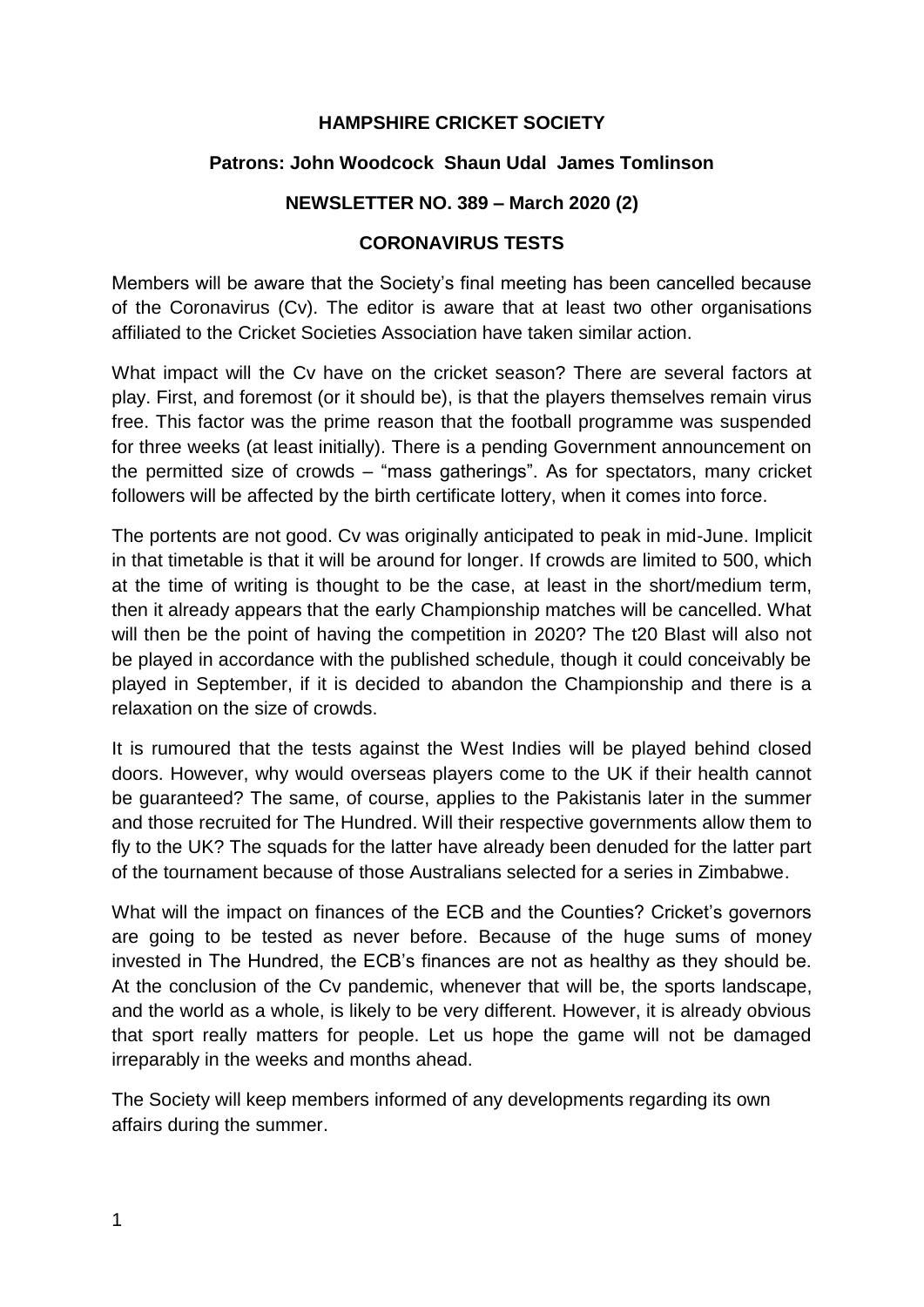### **MEETINGS**

### **Wednesday 4 March 2020 – Report**

When a speaker begins his address by exclaiming "Streakers!", it tends to attract the undivided attention of his the audience. This skilful introduction by David Millnes certainly did so and he went on to describe his family background, aspects of his playing and umpiring career and imparting a few insightful vignettes on the cricketers he has met. He demonstrated that he was a born raconteur.

After his description of the draconian measures introduced to deter streakers in Australia and South Africa, he gave an account of his only experience of one, in a t20 match at Hove. The interloper was hoping that the stewards would chase him, but they merely looked on. He therefore decided to dive and take the stumps out of the ground, but only succeeded in impaling himself on one of the stumps, with an unfortunate and painful outcome to one of the more sensitive parts of his person.

David Millns came from a service background. One of his grandfathers survived WW1; the other was evacuated from Dunkirk and fought in the D-Day Landings. His father went into the RAF, where, in the days of National Service, he was the only amateur player, a fast bowler, in a team of cricketers with first-class experience. He received notice of a posting to Korea; however, his Commanding Officer, on learning of this fact, saw to it that he remained in this country. The former did not want to lose his opening bowler.

Our speaker trained to become a surveyor in the Nottinghamshire Coalfield, part of which necessitated working in the pit. He remained anonymous as a cricketer until he appeared in a benefit match for a Celebrity XI against the Notts side. So fast did he bowl, that the two batsmen, expecting a relaxed spell, called for helmets after he bowled four overs. He bowled one more before being taken off. Ken Taylor, the Notts Manager, was watching and promptly signed him. His entry to the first-class game was therefore on the basis of bowling just five overs.

There was stiff competition for opening bowler places on the Notts staff and his opportunities were limited. After a discussion with Taylor, he joined Leicestershire. They were one of four suitors but he joined the Foxes as Ken Higgs was the bowling coach, and because their captain, Nigel Briers, took the trouble to visit him.

He was full of admiration for the captaincy of James Whitaker, who inherited a very competitive and high-class side from Briers in 1996. The County won the Championship that year and Whitaker let his bowlers ring the changes during the course of each match.

He also described the bravery of James Whitticase, who after being hit in the mouth on a gloomy evening at Chelmsford, lost 7/8 teeth and his jaw was required to be wired. The team thought that he wouldn't be able to play again that season but he insisted on batting the next day.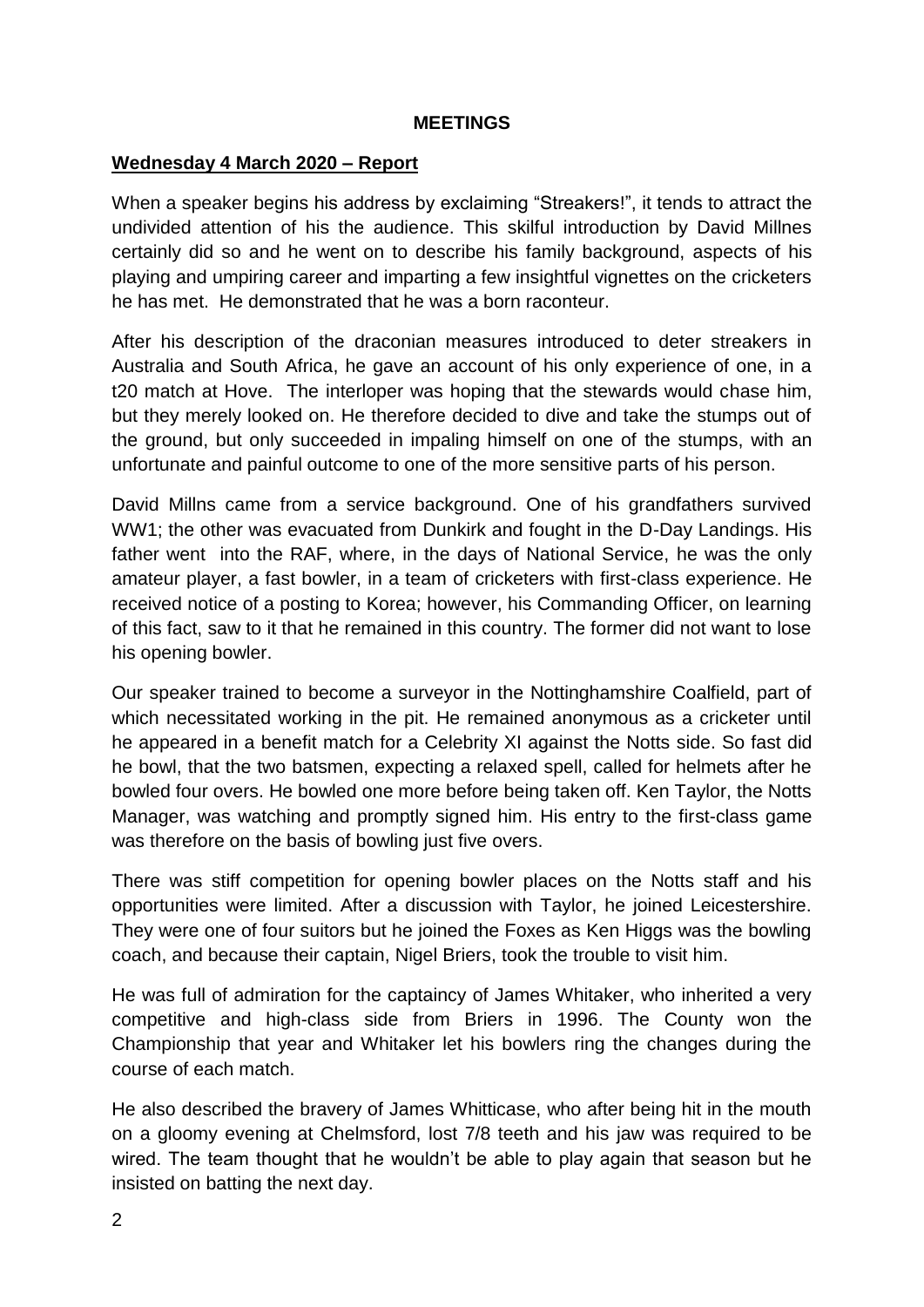He also talked of Kevin Pietersen who joined Notts on a pre-season tour of South Africa. He didn't impress but was selected by Clive Rice for the first match of the summer, to the surprise of many in the team. With Notts in all sorts of trouble, having lost three cheap wickets, Pietersen proceeded to assuage his doubters by slamming a quick fire century. Our speaker added he always got on very well with him.

Among other players to receive a mention were Alan Mullally, who was persuaded to join Leicestershire by Paul Nixon, Dominic Sibley and Ryan Sidebottom. David Millnes was a hoodoo figure for Sibley at the start of his career. England's new opening batsman was injured on his debut, whilst our speaker was umpiring; when he returned, our speaker was again in attendance and had to give him out leg-before first ball! He was full of praise for Sibley's cricket and his personality. He described Sidebottom, with his long flowing hair and his enthusiastic appeals as being pure theatre. He once had to report the bowler for his antics, for which the latter received a two point penalty. Sidebottom was completely contrite on the matter and accepted the penalty without qualm. However, next morning, he told our speaker that his wife would take the fine!!

David Millns illuminated the evening with his stories, for which he received the warmest of applause from a very appreciative audience.

# **OBITUARY**

#### **JOHN MANNERS**

John Manners passed away on 7 March, at the age of 105 years 176 days. He was the longest lived of all first-class cricketers in the history of the game, anywhere in the world. It is the supreme irony that he should have died in the month that *The Cricketer* celebrated his longevity. This Newsletter has celebrated various aspects of his life over the years, especially in the recent past, but they bear repetition. Lieutenant Commander John Errol Manners was a most extraordinary and inspirational man.

Born on 25 September 1914, he graduated from Dartmouth Royal Naval College, and was a career RN officer. He served with considerable distinction, and panache, in WW2. He first featured in the pages of this Newsletter in February 1994 in the late Mike Spurrier's series on Hampshire Cricketers Brave 1939-45. (Mike, a man with a planet-sized brain, was cricket's most foremost military historian). Mike recalled how John Manners had received the Distinguished Service Cross "for gallantry, determination and skill" when he engaged his ship *HMS Viceroy,* which was escorting a convoy, in a successful attack against a newly fitted out enemy submarine U1274 on the evening of 16 April 1945, some 25 miles west of the Farne Islands. The article in *The Cricketer* revealed that he had retrieved some brandy from the submarine, and ordered his crew to make a special oak box. He filled it with a dozen bottles and sent them to Winston Churchill.